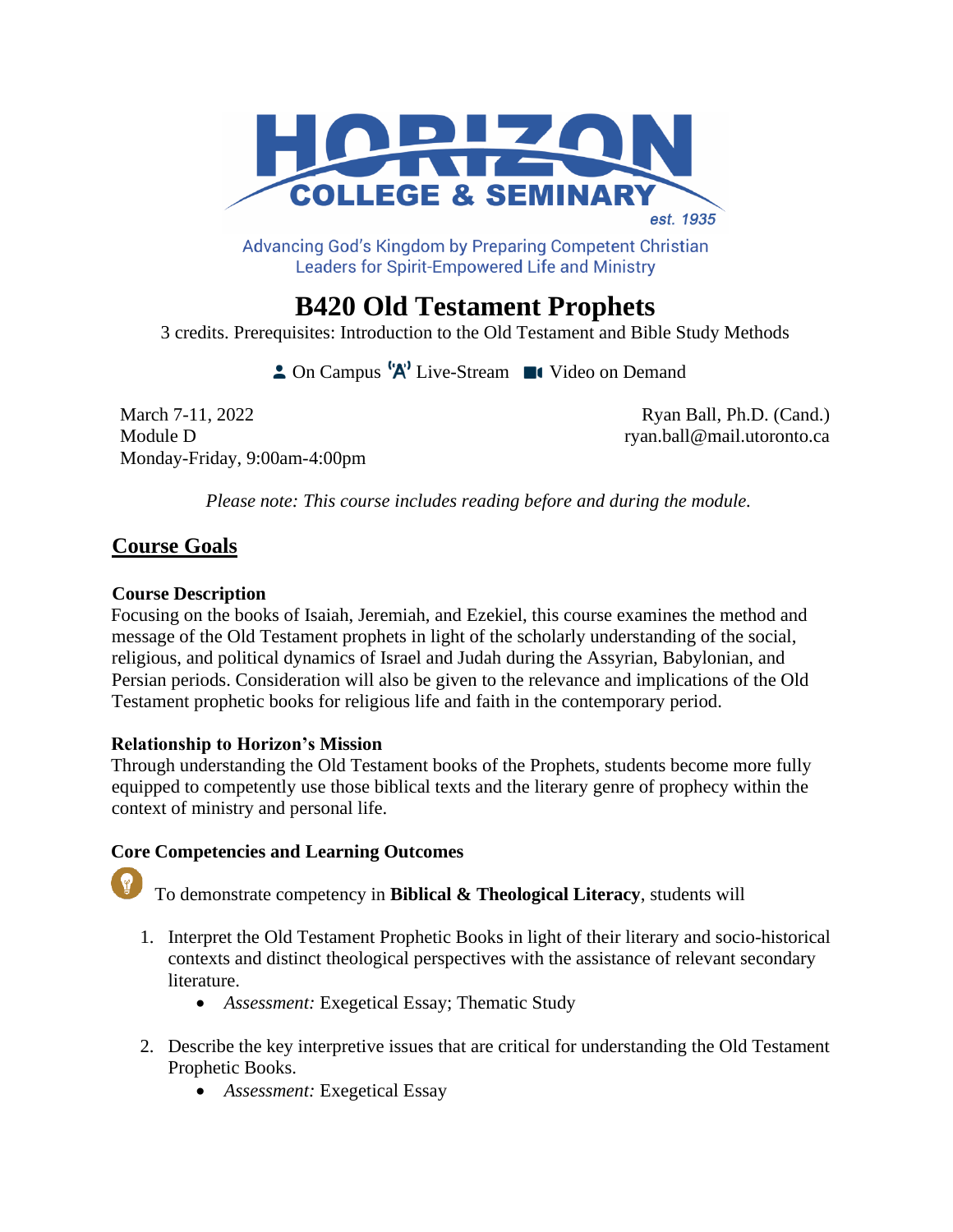- 3. Identify and explain key emphases and their significance within the Old Testament Prophetic Books.
	- *Assessment:* Thematic Study; Observations and Questions; Reading Reflections
- 4. Explain how the theological witness of the Old Testament Prophetic Books speaks to the way we think, live, and minister today.
	- *Assessment:* Reading Reflections; Thematic Study

# **Course Work**

# **Required Readings**

- An English translation of the Bible. A translation that is more literal (e.g. LSB, NASB, ESV, CSB, etc.) is preferable to one that is more paraphrased (NIV, NLT, MSG, etc.). In class, the professor will use the ESV.
- *Recommended*: Whether as a hard copy or through a program such as Logos or Accordance, students are encouraged to invest in a commentary on each of the Old Testament prophetic books to build their personal library. See the bibliography for ideas. As a single volume commentary that covers the span of the prophetic books, I would highly recommend the following:



Chisholm, Robert B., Jr. *Handbook on the Prophets: Isaiah, Jeremiah, Lamentations, Ezekiel, Daniel, Minor Prophets*. Grand Rapids, MI: Baker Academic, 2009. ISBN: 978-0801038600.

\*\*While students have the benefit of accessing their textbooks online through the [Digital](https://libguides.thedtl.org/home)  [Theological Library,](https://libguides.thedtl.org/home) they will not have access to the Digital Theological Library upon graduation. Therefore, we encourage students to purchase select textbooks to build their personal library. For your convenience, Horizon has partnered with Kennedy's Parable to provide textbooks.

# **Course Assignments and Activities**

**Portfolio Components.** *Thematic Study.* This assignment must be edited and submitted to the Biblical and Theological Literacy *e-Project* in your Portfolio on *Portfolium*. See the [Portfolio Guide:](https://www.horizon.edu/wp-content/uploads/2019/09/Portfolio-Guide-September-2019.pdf) "What Goes in My Portfolio" for further information.

# 1. *Observations and Questions*.

On select Bible passages, students will do the following: 1) Carefully read the passage; 2) Reflect on the passage; and 3) Write two critical observations and two questions that arise from the passage. These observations and questions should reflect meaningful engagement with the text. These readings and accompanying observations and questions are to be completed before the corresponding lectures. At times, these will be used for group/class discussions. While the student will complete these before the corresponding class, the student will submit them all at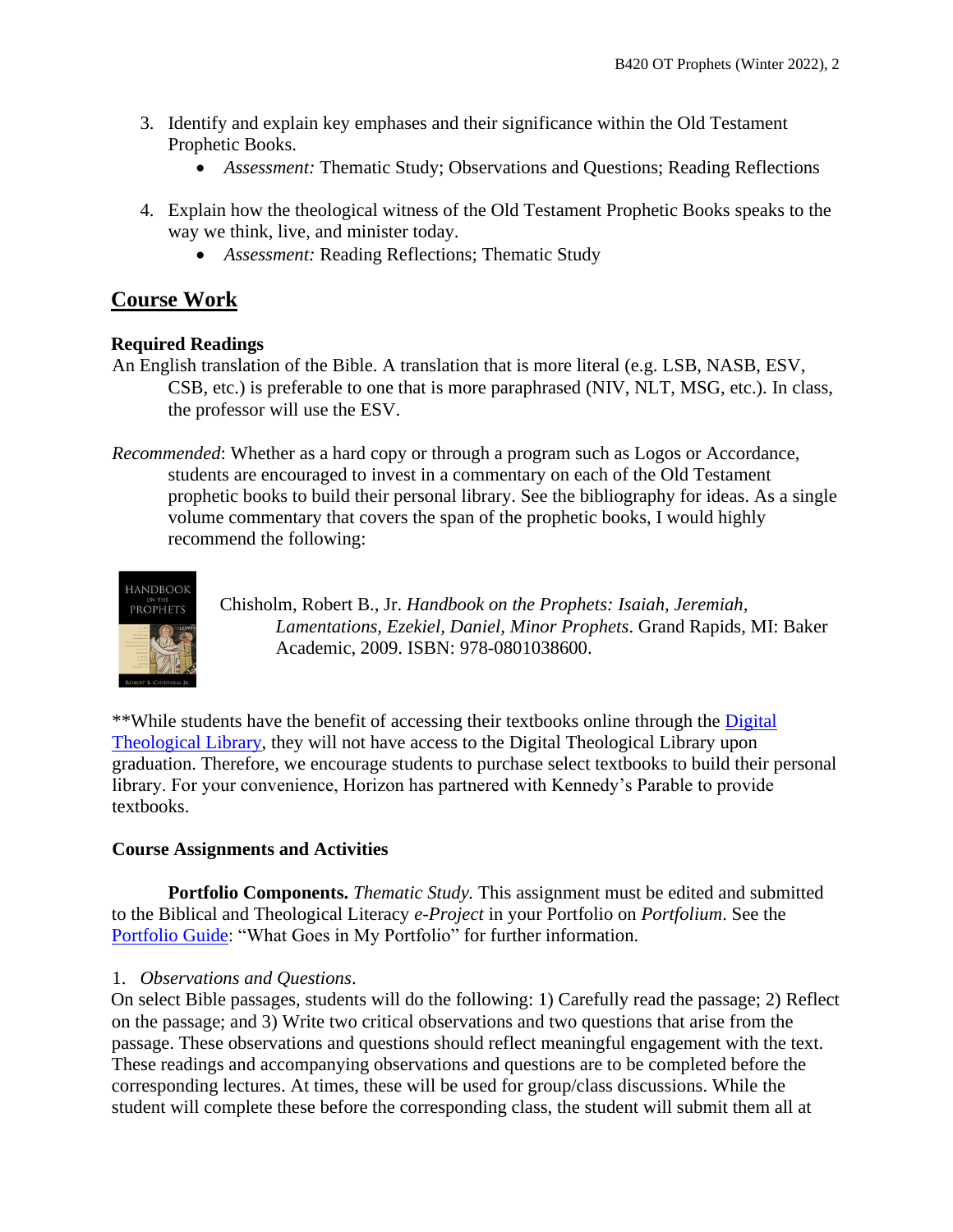once as a single assignment on the final day (Friday) of the module week. The passages are outlined as follows (*note: for each passage, students will write two observations and two questions. For example, before class on Monday, each student will have prepared a total of four observations and four questions*):

| Day       | <b>Readings</b>    |
|-----------|--------------------|
| Monday    | Isaiah 1           |
|           | Isaiah 6           |
| Tuesday   | Isaiah 39          |
|           | Isaiah 52:13-53:12 |
|           | Isaiah 66          |
| Wednesday | Jeremiah 1         |
|           | Jeremiah 7         |
|           | Jeremiah 20        |
| Thursday  | Jeremiah 44        |
|           | Ezekiel 4          |
|           | Ezekiel 11         |
| Friday    | Ezekiel 23         |
|           | Ezekiel 36         |
|           | Ezekiel 37         |

- Related learning outcome(s): #3.
- **Assignment Length:** Varies (the goal is thoughtful engagement more than a particular length)
- **Due date:** Friday, March 11.

# 2. *Reading Reflections*.

After the module week has been completed, students are to read the books of Isaiah, Jeremiah, and Ezekiel. For each of the books, students will write a short reflection (1-1.5 pgs. for each book). *The assignment should begin with a short initial statement confirming that the student has read the three books*. The reflections should be guided by the following questions: Now that the lectures have been completed, do these books make more sense? Do you see various sections in a new light? Do you better see how the diverse parts fit together? What stands out to you now? What new insights have you gained through this reading? What questions remain for you about the book? The reflection should demonstrate meaningful engagement with the book, being sure to touch on some of the key emphases and their significance and how the message of these books speaks to us today.

- Related learning outcome(s): #3, 4.
- **Assignment Length:** 1-1.5 pages for each book; 3-5 pages total.
- **Due date:** Friday, March 18.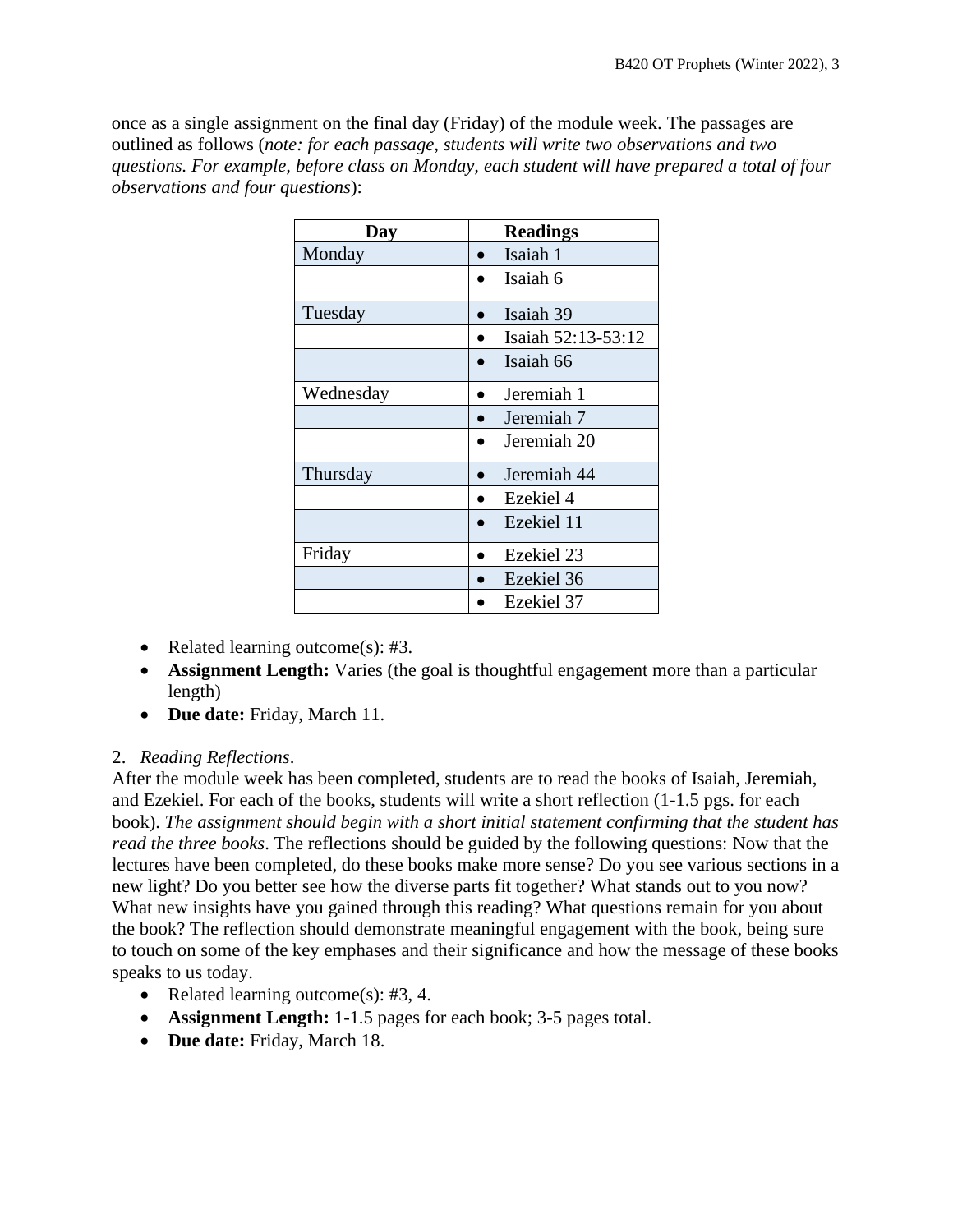#### 3. *Exegetical Essay*.

Each student will write an exegetical essay on the sign of Immanuel from Isaiah 7, covering the most significant interpretive issues. This paper will consist of three sections (please use the following headings for your paper and please note the page length/weight given to each section):

- *Part I: The Sign of Immanuel in Context* (4 pgs.) In this first section, examine the sign of Immanuel in its historical and literary context. *First*, look at the introduction and meaning of the sign in Isaiah 7. *Second*, look at the role and connection of this sign within the literary context of Isaiah 1-12. *Third*, consider the connection of this sign with the book of Isaiah as a whole. Note: since this section is concerned with the historical and literary context of the sign, do not talk about Jesus nor New Testament connections in this section!
- *Part II: The Sign of Immanuel and the New Testament* (0.5-0.75 pgs.) In this section, briefly touch on the connection of this sign to the NT. And yes, this is the place where you can start talking about Jesus.
- *Part III: Interpretive Issues (0.5-0.75 pgs.)* Describe the key interpretive issues that affect one's understanding of this passage. (For example, are there interpretive issues concerning its historical or literary context, figurative language, identifying the fulfillment of the prophecy, multiple fulfillments, etc.) Facing the issues you choose to describe, how can one help ensure a correct interpretation?

Students are encouraged to study the passage first by themselves before turning to secondary sources. Cite at minimum of five scholarly secondary sources.

- Related learning outcome(s):  $\# 1, 2$ .
- **Assignment Length:** 5-6 pages.
- **Due date:** Wednesday, March 30.

#### 4. *Thematic Study*.

The final paper for this course will be a paper on the theme of covenant in the book of Jeremiah. This paper will consist of three sections (please use the following three headings in your paper and please note the page length/weight given to each section):

- *Part I: Summary Statement of the Theme* (0.25 pgs.) In this section, provide a short and concise overview of the shape and role of this theme in the book of Jeremiah. I want to see that students are not only able to identify various traces of the theme throughout the book (i.e., *Part II*) but are also able to put the pieces together and succinctly state the role, development, and message of the theme as represented in the whole book of Jeremiah. Although this is the first section of the paper, in practice, students should work on *Part II* first and thoroughly study the theme, after which the student will be prepared to evaluate the whole of their research and formulate this summary statement.
- *Part II: Analysis of the Theme* (4-5 pgs.) Trace the theme through the book of Jeremiah. Here are some questions to help in your study. How is it used? How is it explained? Does this theme progress through the book and if so, how? How does this theme connect to the writer's various sections and central message? Note: do not discuss the theme's connections with the NT and Jesus in this section; leave that for *Part III*!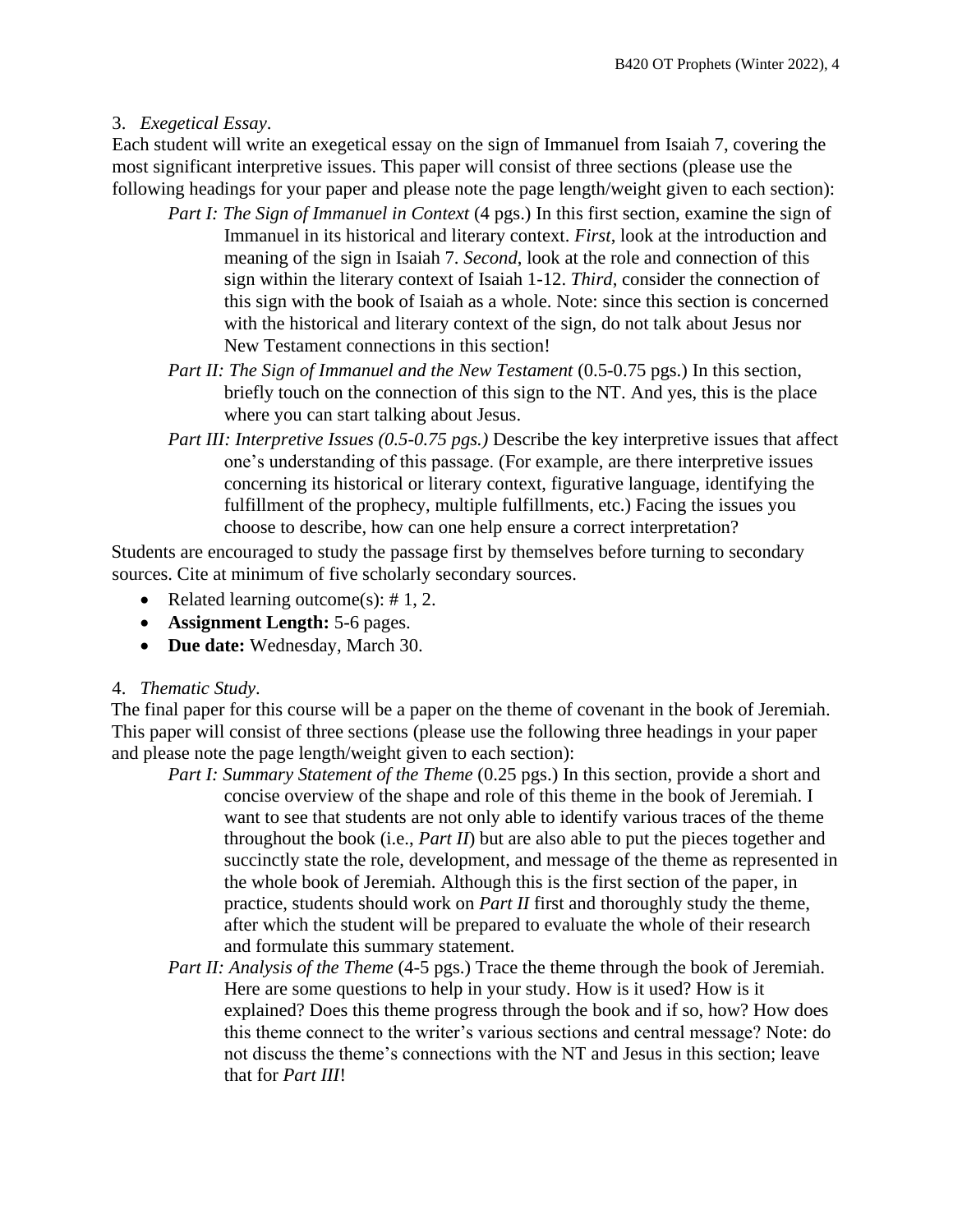*Part III: The Theme, the NT, and Us* (0.75 pgs.) Address the progression of this theme into the New Testament and how it speaks to us today.

While a significant portion of the paper should consist of the student working with the biblical text, secondary resources will be helpful for understanding key passages. Use a minimum of four scholarly sources. Throughout your paper, be sure you are interpreting all passages from Jeremiah in light of the book's literary and socio-historical contexts.

- Related learning outcome(s): #1, 3, 4.
- **Assignment Length:** 5-6 pages.
- **Due date:** Friday, April 8.

# **Video-on-Demand (VOD) Student Requirements**

As indicated on the course schedule, this class is being offered by VOD. Students who intend to take the course primarily through VOD are required to indicate this during their course registration. While VOD recordings are available for any student who may miss a class, non-VOD students are expected to attend class live following the class attendance policy.

- For this course, VOD students have different due date for the following two assignments:
	- o **Observations and Questions: Due Mon, April 11**
	- o **Reading Reflections: Due Fri, April 15**
- 
- Including the module week, each week for five weeks, VOD students are required to watch and engage with all lecture content and in-class activities from one full day of the module.
- By Monday at 11:59 pm each week **(Mar 14, 21, 28, Apr 4, 11)**, VOD students will submit either as a written statement on Populi (100-250 words) or FlipGrid video (1-3 min) the following: 1) confirmation of having watched the class recordings and completed the corresponding readings; and 2) brief thoughts about what stood out most from the class, what the student has learned, and/or questions that have risen. These should demonstrate engagement with the course material. Alternatively, the student may wish to meet the professor live over Zoom. This is encouraged in place of at least one of the weekly submissions, preferably one of the initial ones (e.g., Mon, Mar 14).
- In order to pass the course, VOD students must submit all of their VOD weekly submissions. These submissions are marked are pass/fail based on whether or not they demonstrate thoughtful engagement with the lecture content and in-class activities.

| $\frac{1}{1000}$ of Thing Investment (fight figure this investments fight vary) |          |         |  |  |
|---------------------------------------------------------------------------------|----------|---------|--|--|
| Classroom time                                                                  | 30 hrs   | N/A     |  |  |
| 1. Observations and Questions                                                   | 4 hrs    | Mar 11  |  |  |
| 2. Reading Reflections                                                          | $24$ hrs | Mar 18  |  |  |
| 3. Exegetical Paper                                                             | $20$ hrs | Mar 30  |  |  |
| 4. Thematic Paper                                                               | $20$ hrs | April 8 |  |  |
| Total = $\vert$ 98 hrs                                                          |          |         |  |  |

# **Estimate of Time Investment** (individual time investments may vary)

# **Assessment Rubrics**

Rubrics for each assignment will be available on Populi under the Lesson "B420 Assessment Rubrics."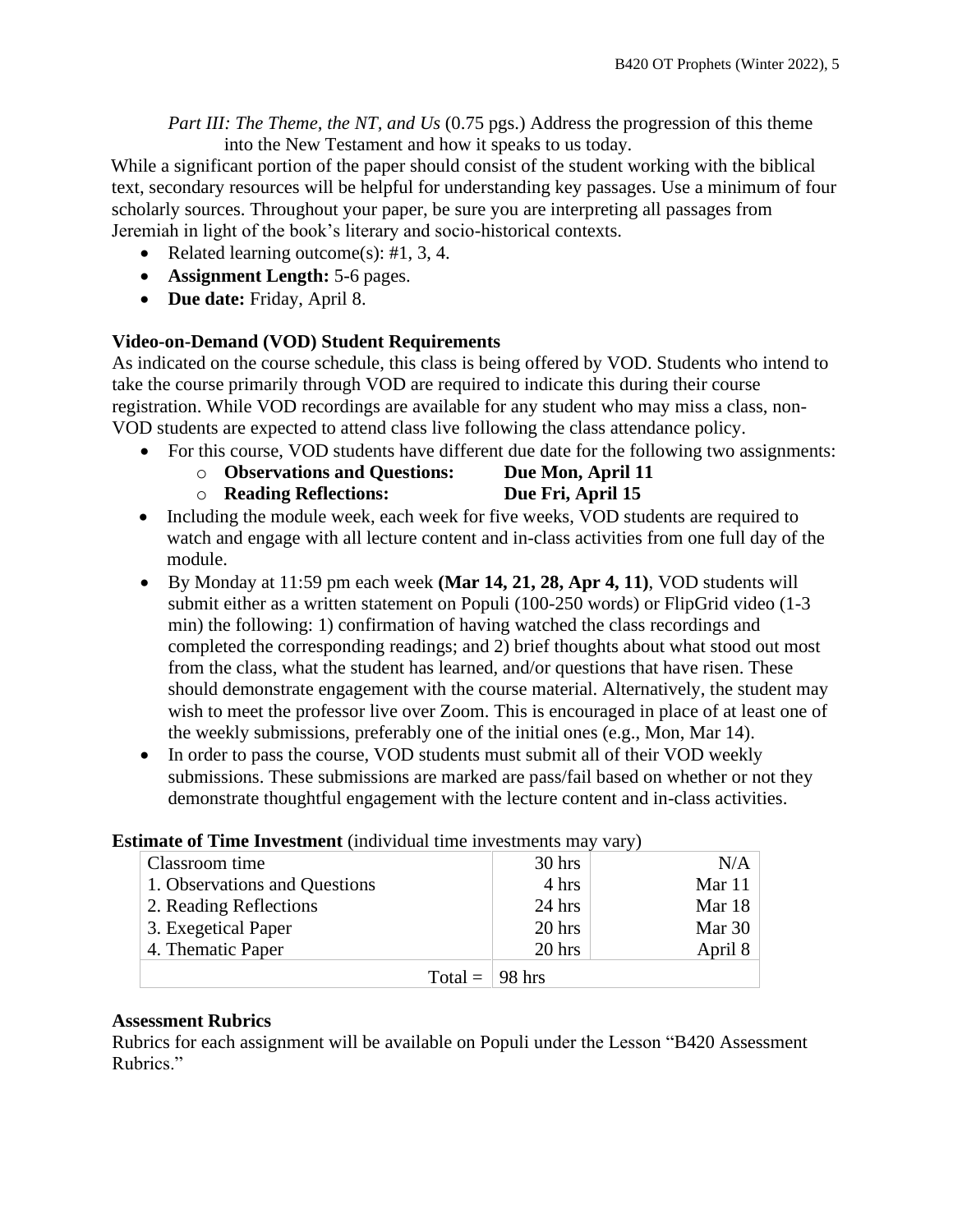# **Course Outline / Class Schedule**

*\*The following schedule is a guideline. Adjustments may occur.*

| Day             | <b>Time</b>    | <b>Topics</b>                                                            |  |  |  |
|-----------------|----------------|--------------------------------------------------------------------------|--|--|--|
| <b>Monday</b>   | $9:00 - 9:30$  | <b>Course Introductions</b><br>$\bullet$                                 |  |  |  |
|                 | $9:30 - 12:00$ | Introduction to the OT Prophets and Prophetic Books                      |  |  |  |
|                 | $1:00 - 4:00$  | Introduction to Isaiah                                                   |  |  |  |
|                 |                | Isaiah 1-12: The call of Isaiah and the message of judgment<br>$\bullet$ |  |  |  |
|                 |                | and hope                                                                 |  |  |  |
| <b>Tuesday</b>  | $9:00 - 12:00$ | Isaiah 13-39: Message of judgment<br>$\bullet$                           |  |  |  |
|                 |                | Isaiah 40-55: God's servant and the message of hope                      |  |  |  |
|                 | $1:00 - 4:00$  | Isaiah 40-55 cont.<br>$\bullet$                                          |  |  |  |
|                 |                | Isaiah 56-66: Good news and the kingdom<br>$\bullet$                     |  |  |  |
| Wednesday       | $9:00 - 12:00$ | Introduction to Jeremiah<br>$\bullet$                                    |  |  |  |
|                 |                | Jeremiah 1-25: Israel's broken covenant<br>$\bullet$                     |  |  |  |
|                 | $1:00 - 4:00$  | Jeremiah 26-45: Judgment and hope for Israel<br>$\bullet$                |  |  |  |
| <b>Thursday</b> | $9:00 - 10:30$ | Jeremiah 46-52: Judgment and hope for the nations<br>$\bullet$           |  |  |  |
|                 | $1:15 - 4:00$  | Introduction to Ezekiel<br>$\bullet$                                     |  |  |  |
|                 |                | Ezekiel 1-11: The call of Ezekiel and the message of<br>$\bullet$        |  |  |  |
|                 |                | judgment and hope                                                        |  |  |  |
| Friday          | $9:00 - 12:00$ | Ezekiel 12-33: The message of judgment<br>$\bullet$                      |  |  |  |
|                 | $1:00 - 4:00$  | Ezekiel 34-48: The message of hope<br>$\bullet$                          |  |  |  |

• First submissions of assignments will not be accepted after **Friday, April 15, 2022**.

| <b>Revision Week</b>                                                     |                                                        |  |  |
|--------------------------------------------------------------------------|--------------------------------------------------------|--|--|
| <b>Monday, Apr 18</b><br>Resubmission of Observations Due (as necessary) |                                                        |  |  |
|                                                                          | Resubmission of Reading Reflections Due (as necessary) |  |  |
| Tuesday, Apr 19                                                          | Resubmission of Exegetical Essay Due (as necessary)    |  |  |
| <b>Wednesday, Apr 20</b>                                                 | Resubmission of Thematic Study Due (as necessary)      |  |  |
| Thursday, Apr 21                                                         | Final opportunity for resubmissions (as necessary)     |  |  |

• No resubmission of assignments will be accepted after **Thursday, April 21, 2022**.

# **Academic Policies**

#### **General Assignment Guidelines**

Please see the Horizon [Format Guide](https://www.horizon.edu/students/resources/) for assignment submission, grammar, and formatting guidelines.

#### **Late Assignments and Extensions**

Students are expected to submit work by the assigned due dates, as part of their development of the Leadership and Administration competency. To submit extension requests, students must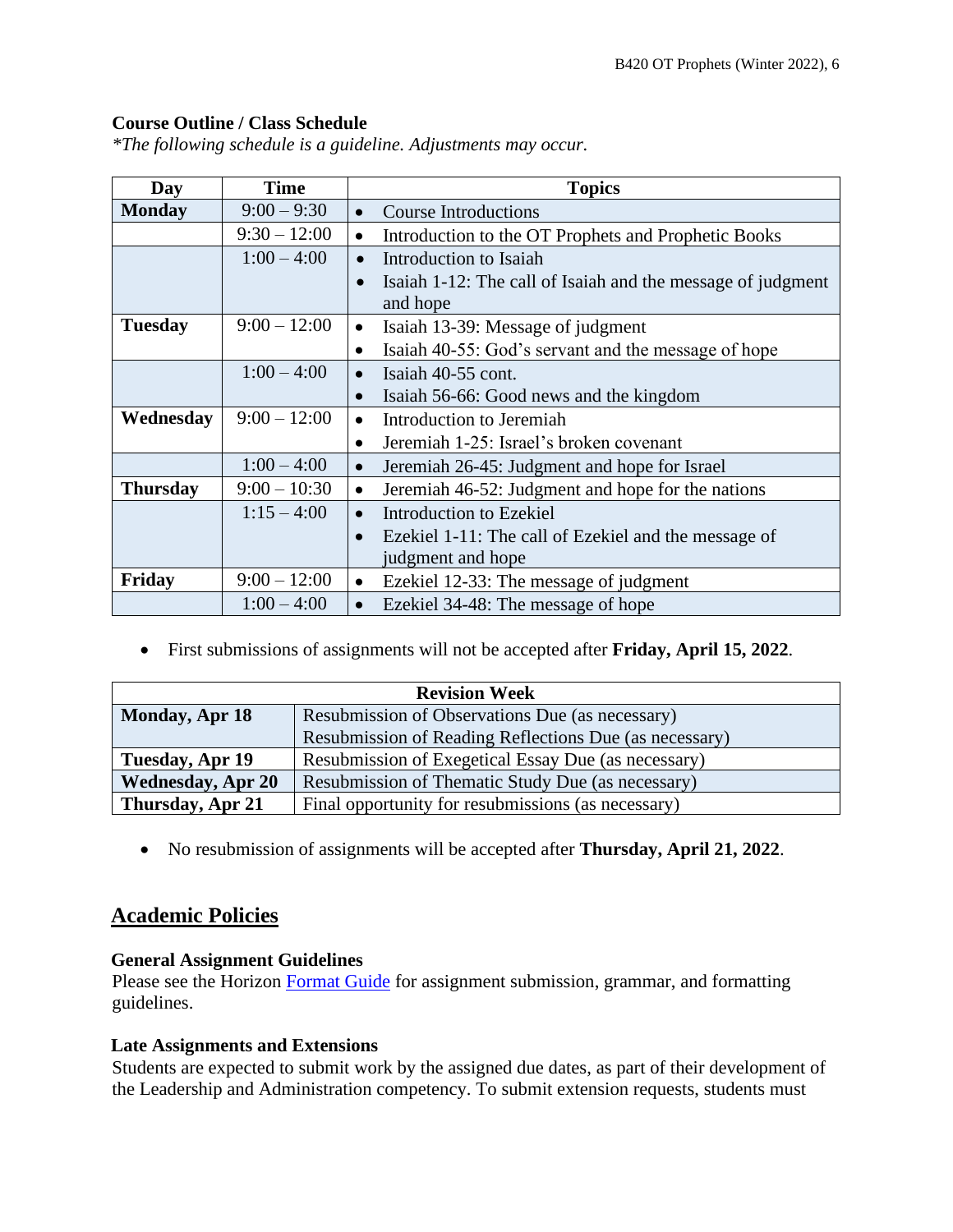submit the *[Assignment Extension Request Form](https://horizon.edu/forms/student/)* online and *before the due date*. Professors may grant extensions in the case of extenuating circumstances, such as significant illness or a family emergency. Furthermore, no extensions will be granted beyond the final day of a term or semester.

Unexcused late submissions will be tracked across each student's program. If one assignment is submitted more than five days late or if a student incurs multiple instances of unexcused late submissions, it will result in academic discipline, such as required tutoring, academic probation, failure of the course, or failure to qualify for graduation. Similar to standard human resource employment practices, students will receive warnings and conditions with increasing severity of academic discipline.

# **Resubmission of Assignments**

Students have until the last day of revision week to submit revisions. Students can generally submit up to two revisions for each assignment, although a professor may accept more revisions if the professor determines the student is addressing all of the professor's instructions and making significant progress toward achieving competency.

# **Horizon College Assessment of Student Work**

The goal of courses is to help students develop the stated competencies, not earn letter grades. Assignments are the means by which instructors evaluate development of those competencies. Consequently, students do not earn overall "grades" on individual assignments. Instead, assessment focuses on measuring students' competency as outlined in the syllabus and assignment rubric. For purposes of transferability to other institutions, the final competency designations will be translated to a comparable letter grade on a traditional transcript. The tables below explain Horizon's approach:

| <b>Horizon CBE Scale</b> |           | <b>Descriptor</b>                                                                                                       | Letter<br>Grade | Grade<br>Point | $U$ of $S$<br><b>Equivalency</b> |
|--------------------------|-----------|-------------------------------------------------------------------------------------------------------------------------|-----------------|----------------|----------------------------------|
| E                        | Exceeding | Student exceeded competency                                                                                             | $A+$            | 4.0            | 90-100                           |
|                          |           | requirements for more than 40% of the<br>learning outcomes and met requirements<br>for all remaining learning outcomes. | A               | 4.0            | 85-89                            |
|                          |           |                                                                                                                         | A-              | 3.7            | 80-84                            |
| M                        | Meeting   | Student met competency requirements                                                                                     | $B+$            | 3.3            | 77-79                            |
|                          |           | for all learning outcomes and may have                                                                                  | B               | 3.0            | 73-76                            |
|                          |           | exceeded in 40% or less.                                                                                                | B-              | 2.7            | 70-72                            |

Students pass a course only after they have demonstrated that they have *met or exceeded all*  competency requirements for a course. If the student chooses not to meet all course competency requirements, the course will not be sufficient to fulfill their program requirements at Horizon. Nevertheless, for transferability purposes, the student will receive a letter grade of C+ or below on a traditional transcript.

| <b>BTM</b> | Beginning to<br>meet | Student was beginning to meet<br>competency requirements for any one | 2.3 | 67-69     |
|------------|----------------------|----------------------------------------------------------------------|-----|-----------|
|            |                      | or more learning outcomes, and met or                                | 2.0 | 63-66     |
|            |                      | exceeded competency requirements for all<br>other outcomes.          |     | $60 - 62$ |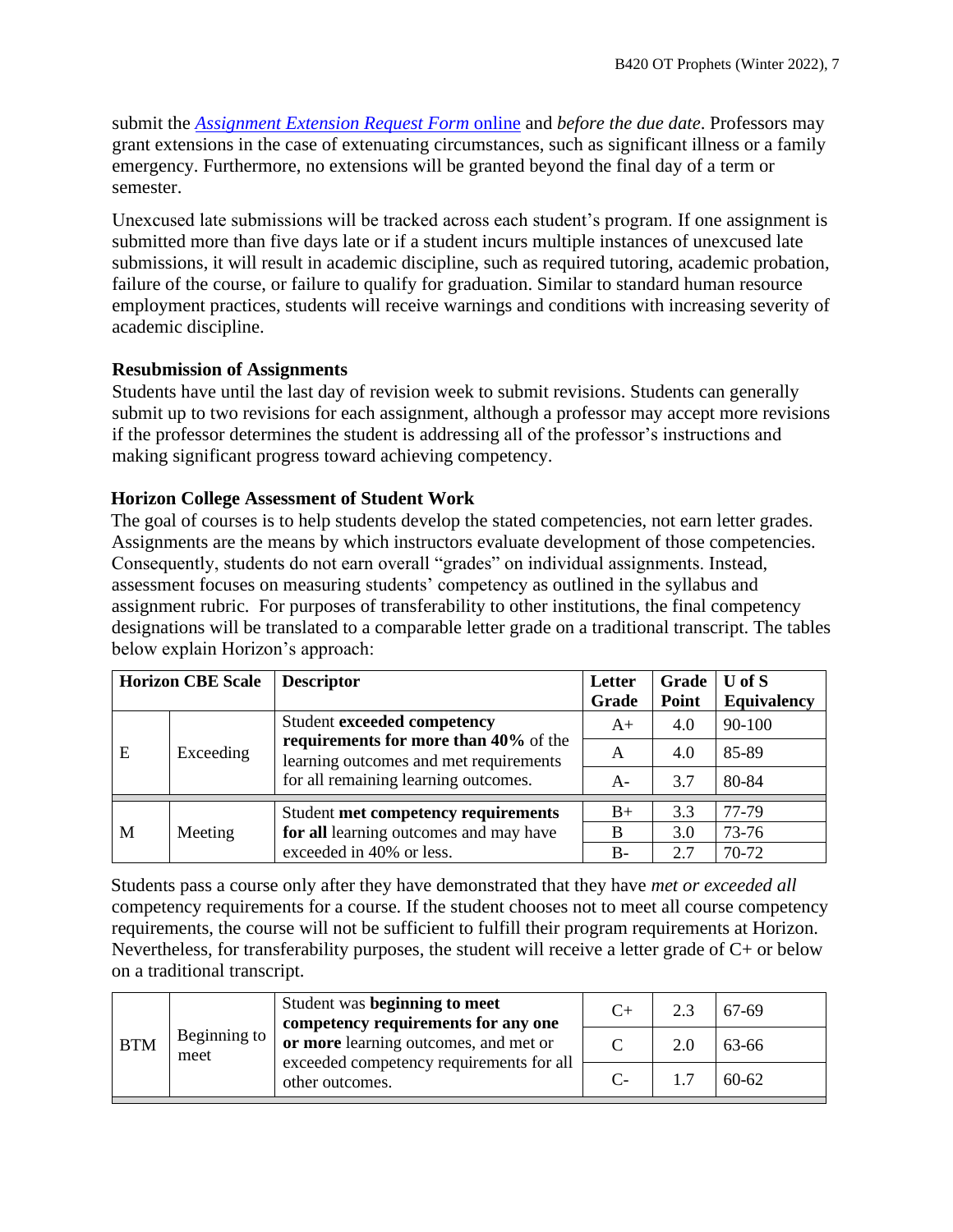| <b>NYM</b> | Student was not yet meeting competency<br>Not yet<br>meeting<br>outcomes. |                                       | D+ |         | 57-59  |
|------------|---------------------------------------------------------------------------|---------------------------------------|----|---------|--------|
|            |                                                                           | requirements for one or more learning |    |         | 53-56  |
|            |                                                                           |                                       |    |         | 50-52  |
|            |                                                                           |                                       |    | $0.0\,$ | $0-49$ |

# **Academic Honesty**

Horizon uses the University of Saskatchewan definition of plagiarism described as "the presentation of the work or idea of another in such a way as to give others the impression that it is the work or idea of the presenter. Adequate attribution is required. What is essential is that another person have no doubt which words or research results are the student's and which are drawn from other sources" (Office of the University Secretary, 2012). Students are expected to give due recognition to sources from which all substantial phrases, sentences or even ideas are drawn. Note also that you may not submit work done in one course to satisfy the requirements of another course (unless both instructors agree beforehand to accept such work). See [here](http://www.turnitin.com/assets/en_us/media/plagiarism_spectrum.php) for examples of plagiarism and further guidelines in the College [Student Handbook.](https://www.horizon.edu/students/resources/)

### **Disability Services Information**

If you would benefit from learning accommodations due to pre-existing physical or mental health conditions or learning disabilities, contact the Academic or Student Life departments at the beginning of the course. Horizon will work to meet your learning and/or physical needs where possible. If any conditions arise during the course that you wish to disclose, please contact us as soon as possible. In all cases you will need to provide current [documentation](https://www.horizon.edu/students/support/) of the disability or condition you wish to disclose. Horizon takes appropriate care to ensure confidentiality about any such disclosures. For more information, contact Bob Williamson, Dean of Students, at [bwilliamson@horizon.edu;](mailto:bwilliamson@horizon.edu) Heather Wood, Associate Dean of Students, at [hwood@horizon.edu;](mailto:hwood@horizon.edu) or Leanne Bellamy, Academic Coach, at [lbellamy@horizon.edu.](mailto:lbellamy@horizon.edu)

#### **Class Attendance**

Students should attend all classes in order to facilitate competency development. Students are expected to be present through the delivery method that they registered for, either on campus or through live-streaming. A student must be present for the full duration of a class period in order to be registered as present for the class. In the case of illness or other unforeseen circumstances, students may miss one day of a module course or three days of class in a term or semester course without academic penalty. Students who are absent for more than the number of classes stated above will automatically fail the course. Students wishing to be exempted from this policy due to extenuating circumstances may make an academic appeal, where they will need to document and verify those circumstances. Students who miss a class are responsible to get missed notes or handouts from another student, rather than from the professor.

# **Campus Health Policy**

Do not come on campus if you are experiencing symptoms (even if they are mild) of fever, cough, shortness of breath, sore throat, chills, runny nose, or a loss of your sense of taste or smell. If you have any of these symptoms, do not return to campus until advised by Public Health. You should self-isolate and contact HealthLine 811 for advice on whether you should be tested for COVID-19. This will help keep others safe and possibly spare them from self-isolation and testing. While you are in self-isolation, you may attend class online. The link to access your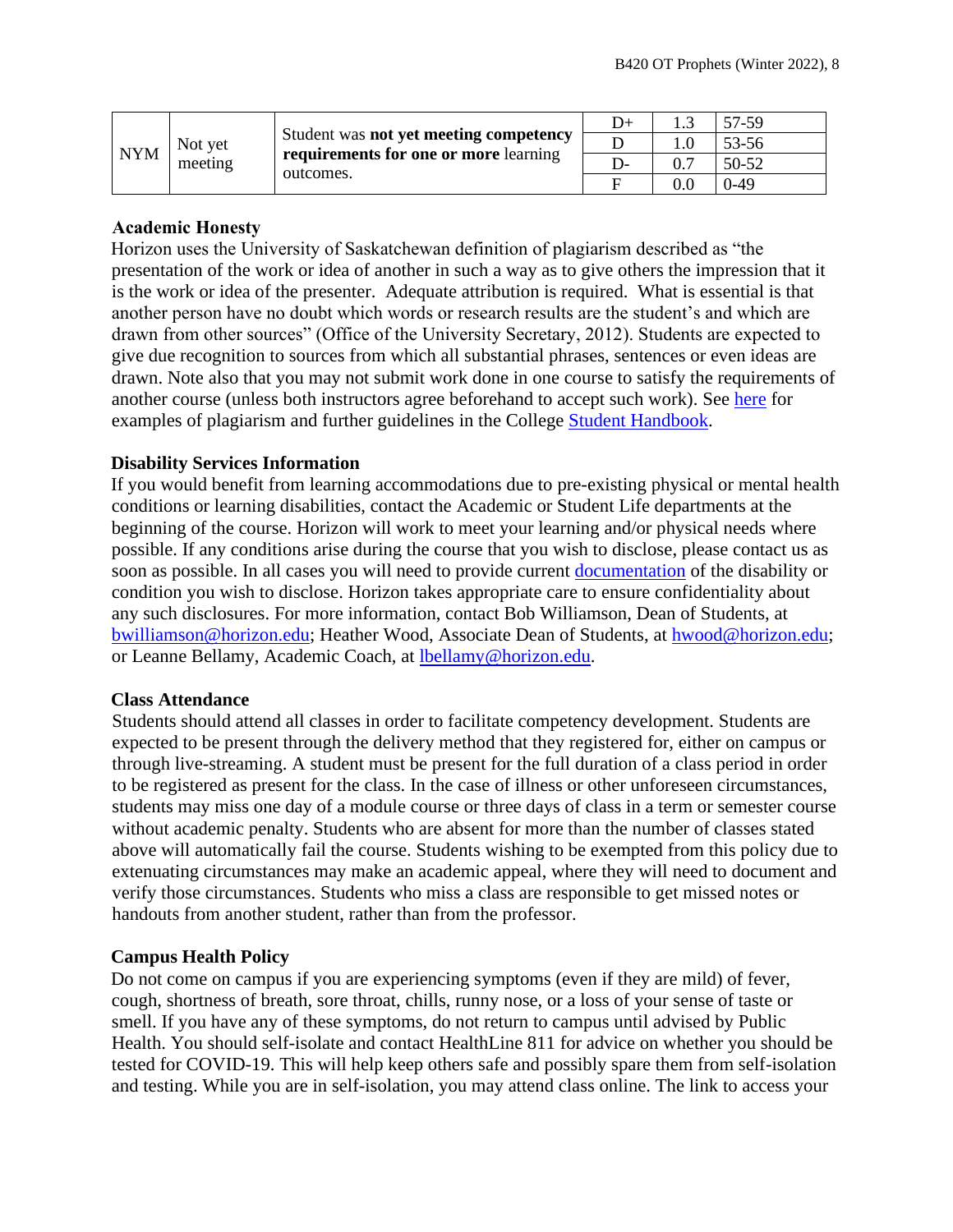class is posted on the course page on Populi, under the Syllabus tab, under Links on the right side of the page.

# **Live-Streaming Etiquette**

If attending class online via live-stream, keep your camera on and stay present and attentive throughout the class session, extending the gift of engagement. Access your class with a computer (preferably) or tablet, not a cell phone. Arrive to class on time, and dress as you would if you were attending class on campus. Join the class from a quiet space with minimal background noise, and mute your microphone until you wish to speak to the class.

### **Use of Technology**

Horizon encourages the use of electronic devices in the classroom to enhance learning. Careful consideration must be given to privacy issues, copyrighted materials, and the general care and concern for others. Please respect the following classroom policies:

- Please use online access for course learning only. This is a matter of respect for the instructor's teaching, your own learning, and fellow students who may be distracted by other uses.
- Students should secure permission from the instructor to record any teaching material. This includes PowerPoint slides, white board illustrations, notes, and any form of audio or video.
- Student feedback is a valuable input for course improvements. Please resolve any classroom grievance about the instructor or course with the instructor personally, through the Horizon College and Seminary grievance procedures, or the Populi-based course evaluations. It is inappropriate to air classroom grievances on a social media platform.
- When instructors use recording mechanisms in the classroom, recorded materials will be used for the sole purpose of instruction and cannot be released to any social media outlet without the written consent of the students whose images have been recorded.
- In general, it is not acceptable to share photographs or videos of students in the classroom setting without permission from those whose images appear in such media.

# **Bibliography**

# **General**

- Blenkinsopp, Joseph. *A History of Prophecy in Israel*. Revised ed. Louisville, KY: Westminster John Knox, 1996.
- Boda, Mark J., and Gordon McConville, eds. *Dictionary of the Old Testament Prophets*. Downers Grove, IL: InterVarsity Press, 2012.
- Chisholm, Robert B., Jr. *Handbook on the Prophets: Isaiah, Jeremiah, Lamentations, Ezekiel, Daniel, Minor Prophets*. Grand Rapids, MI: Baker Academic, 2009.
- Hays, Daniel J. *The Message of the Prophets: A Survey of the Prophetic and Apocalyptic Books of the Old Testament*. Grand Rapids, MI: Zondervan, 2010.
- Van de Mieroop, Marc. *A History of the Ancient Near East ca. 3000-323 BC*. 4th ed. Malden, MA: Wiley Blackwell, 2016.

# **Isaiah**

Childs, Brevard S. *Isaiah: A Commentary*. OTL. Louisville, KY: Westminster John Knox, 2001.